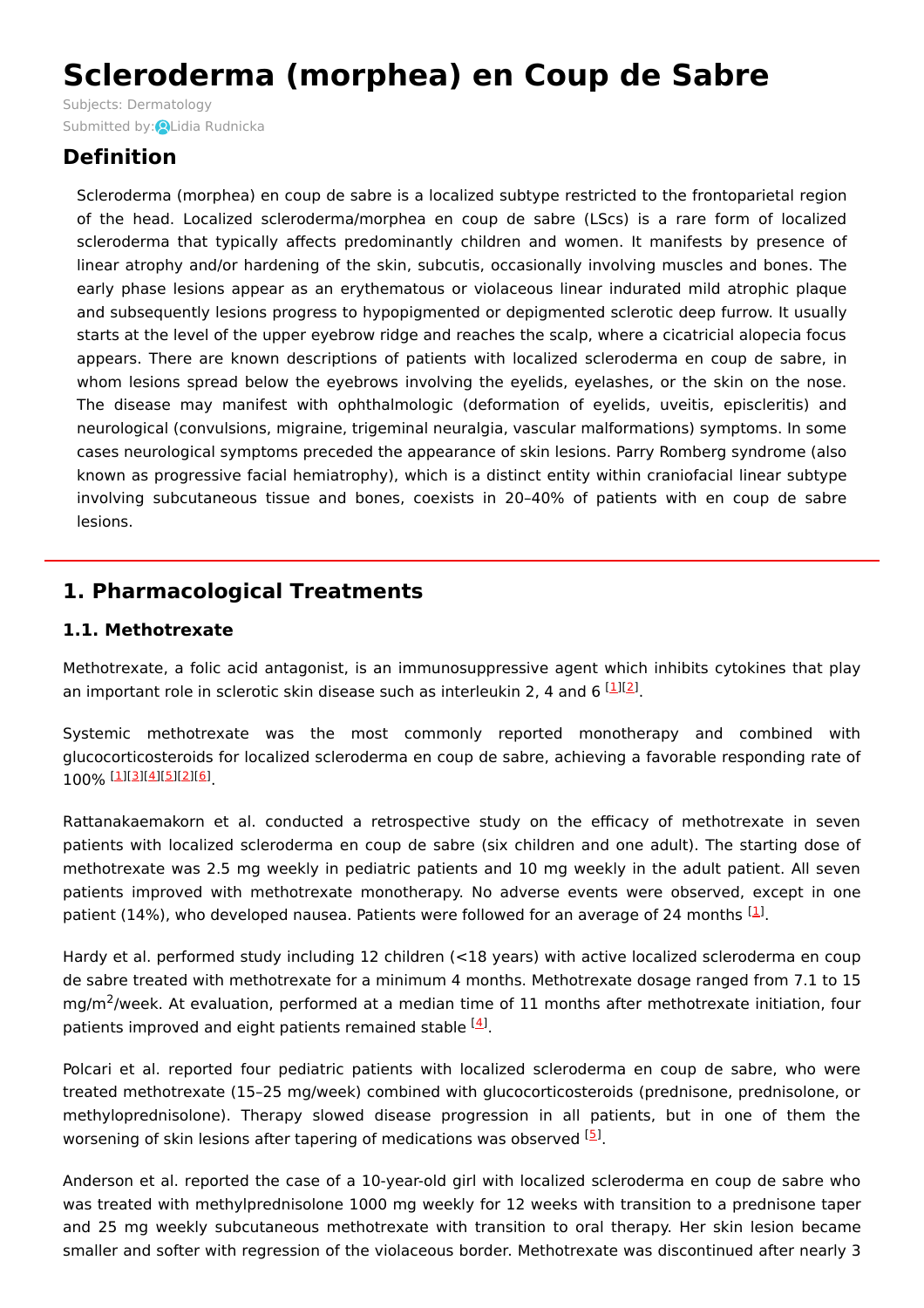years <sup>[<u>[2](#page-4-1)</u>]</sup>.

Niklander et al. described a case of a 13-year-old girl with localized scleroderma en coup de sabre. A treatment of prednisone 15 mg/day, methotrexate (MTX) 20 mg/week (intramuscular), and folic acid 5 mg daily after the dose of methotrexate was administered. The patient reported no adverse side effects. The drug therapy described above was maintained for 15 months. No other lesions appeared during this period and the existing ones underwent no change or became smaller <sup>[[3](#page-4-2)]</sup>.

Van der Veken et al. reported a case of a 19-year-old woman with mixed scleroderma (en coup de sabre and circumscribed scleroderma) who was treated with methotrexate. An initial dose of 7.5 mg/week was well tolerated and therefore increased to 15 mg/week after 2 weeks. This treatment was continued for 12 months. The goal of the treatment was to stop progression of the skin lesions. The only adverse effects were a subjective feeling of fatigue and abdominal discomfort.

#### **1.2. Systemic Glucocorticosteroids**

Glucocorticosteroids have anti-inflammatory and immunosuppressive effects and also anti-proliferative effects on keratinocytes. Furthermore, they can suppress collagen synthesis by fibroblasts  $^{[2]}$ .

A study performed by Joly et al. revealed that systemic glucocorticosteroids were effective in 100% (7/7) patients with localized scleroderma en coup de sabre. Patients were given doses of 0.5–1 mg/kg prednisone per day for 6 weeks, followed by a progressive decrease of the dosage. Treatment lasted 5 to 70 months (mean, 18.3 months); four patients improved and three patients remained stable. The follow up period lasted at least 18 months after the initiation of therapy. There were no data how many patients with localized scleroderma en coup de sabre had recurrence of skin lesions after treatment discontinuation <sup>[\[8](#page-4-7)]</sup>.

Arif et al. described a 17-year-old girl with concomitant localized scleroderma en coup de sabre and plaque type scleroderma. Treatment for the patient was prednisolone 30 mg/day and topical tacrolimus ointment 0.1% to be applied twice daily. After 1 month of treatment, there were no new lesions and the existing lesions over the scalp and thigh showed improvement with respect to thickness and pigmentation . [[9](#page-4-8)]

Unterberger et al. reported a 24-year-old woman in the 33rd week of pregnancy who developed rightsided hemiparesis and progressive neurological complications in association with localized scleroderma en coup de sabre. The patient was treated with a pulsed intravenous methylprednisolone, 1 g daily for three days, followed by 500 mg daily for a further three days, and a consecutive tapering period with oral methylprednisolone. During the following two weeks this treatment led to a rapid improvement in the neurological symptoms. The patient recovered well and was discharged five weeks after the onset of her neurological symptoms [\[10](#page-4-9)].

# **1.3. Cyclosporine**

Cyclosporine (a calcineurin inhibitor) selectively inhibits the release of IL-2 from activated lymphocytes . [[11](#page-4-10)]

There is one case report of a 7-year-old girl with localized scleroderma en coup de sabre, who was treated with oral cyclosporine 3 mg/kg/day for 3 months. Skin lesions improved 3 months after starting treatment but relapsed 18 months after she completed treatment. Adverse drug reactions were not reported <sup>[\[12\]](#page-4-11)</sup>.

#### **1.4. Mycophenolate Mofetil**

Mycophenolate mofetil exerts an inhibitory effect on T- and B-lymphocyte proliferation. It showed expression of inhibit type I collagen to enhance the expression of matrix metalloproteinase-1 and to alter both the migratory and contractile functions of fibroblasts. Thus, mycophenolate mofetil has direct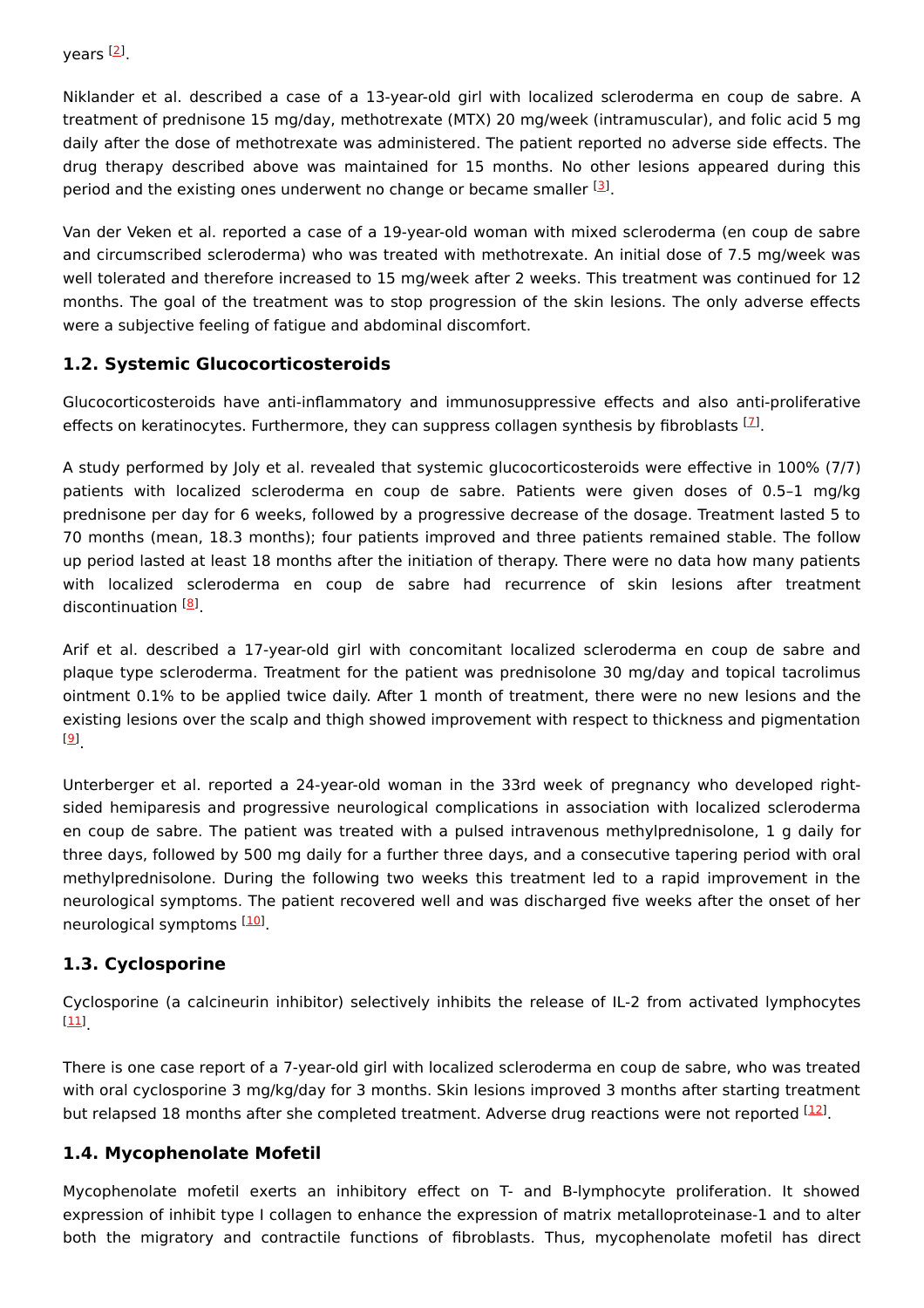antifibrotic properties in addition to its well-known immunosuppressive effects.

Martini et al. conducted a retrospective study on the efficacy of mycophenolate mofetil in 10 pediatric patients with localized scleroderma, of which 2 had en coup de sabre lesions. In one patient (3-year-old boy) with en coup de sabre lesions, mycophenolate mofetil was chosen as the first therapy because besides skin lesion activation, concomitant cerebral and ocular vasculitis was present. In second patient (6.5-year-old boy) the first treatment was intravenous methylprednisolone, oral prednisone, and methotrexate (15 mg/m<sup>2</sup>). The mean duration of treatment with mycophenolate mofetil, at the last followup evaluation, was 20 months. The daily dose was 600-1200 mg/m<sup>2</sup>/day, twice daily. In both patients, arrest of disease progression and reduction of erythema were observed. The patient with scleroderma en coup de sabre associated with ocular and cerebral vasculitis exhibited markedly improved ophthalmological examination and an arrest of progression of cerebral vasculitis as shown by MRI (Magnetic Resonance Imaging) [\[13](#page-5-0)].

#### **1.5. Hydroxychloroquine**

Hydroxychloroquine has antithrombotic and antifibrotic properties [[14](#page-5-1)][\[15\]](#page-5-2). Kumar et al. investigated the effect of hydroxychloroquine in a group of five patients with localized scleroderma en coup de sabre (four of them were younger than 18 years). The daily dose for adult patients was 400 mg and 5 mg/kg for children. Treatment with hydroxychloroquine monotherapy lasted for a minimum of 6 months. Clinical outcomes of treatment were classified as follows: complete response indicated total resolution of active skin lesions and lack of new lesions, or at least 95% improvement as qualitatively graded by the physician; partial response indicated persistence of some active skin lesions (with or without the development of new lesions), with resolution of some lesions such that extent or severity was decreased (partial response was graded as >50% or ≤50%); no response indicated persistence, worsening, or increase in skin lesions; and relapse was defined as the appearance of skin lesions at the same sites or at different sites 1 year or more after complete response. Two patients with localized scleroderma en coup de sabre had a partial response greater than 50%, two had partial response less than or equal to 50%, and one had no response [\[16](#page-5-3)]. No side effects or relapses were reported in patients with localized scleroderma en coup de sabre treated with hydroxychloroquine.

#### **1.6. Abatacept**

Abatacept is a soluble recombinant fusion protein that inhibits T-cell activation by binding to CD80 and CD86, thereby blocking interaction with CD28 [\[17](#page-5-4)].

Fage et al. presented data concerning two patients with localized scleroderma en coup de sabre treated with abatacept intravenously (500–750 mg/day on days 1, 15, 30, and thereafter every 4–6 weeks) for 3– 21 months.

A significant reduction of lesions, approximately 50%, of the area (measured in cm<sup>2</sup>) was observed in both patients. Adverse events associated with abatacept use were reported in 1 patient and included oral aphthous ulcers <sup>[<u>18</u>]</sup>.

# **1.7. Tocilizumab**

Tocilizumab is a monoclonal antibody raised against the soluble receptor for interleukin 6. IL-6 inhibition can be an effective target in localized scleroderma, as serum levels of soluble IL-6 receptor have been found to be increased in patients with localized scleroderma compared with healthy controls [\[19](#page-5-6)][\[20](#page-5-7)]. In two published case reports and one case series, which included three patients with en coup de sabre, subcutaneous (162 mg/weekly in one patient) <sup>[\[21](#page-5-8)]</sup> or intravenously (8-10 mg/kg every 3-4 weeks in two patients) [\[22](#page-5-9)][\[23](#page-5-10)], tocilizumab was effective in all of them. Adverse drug reactions and relapse rate were not reported.

#### **1.8. Interferon Gamma**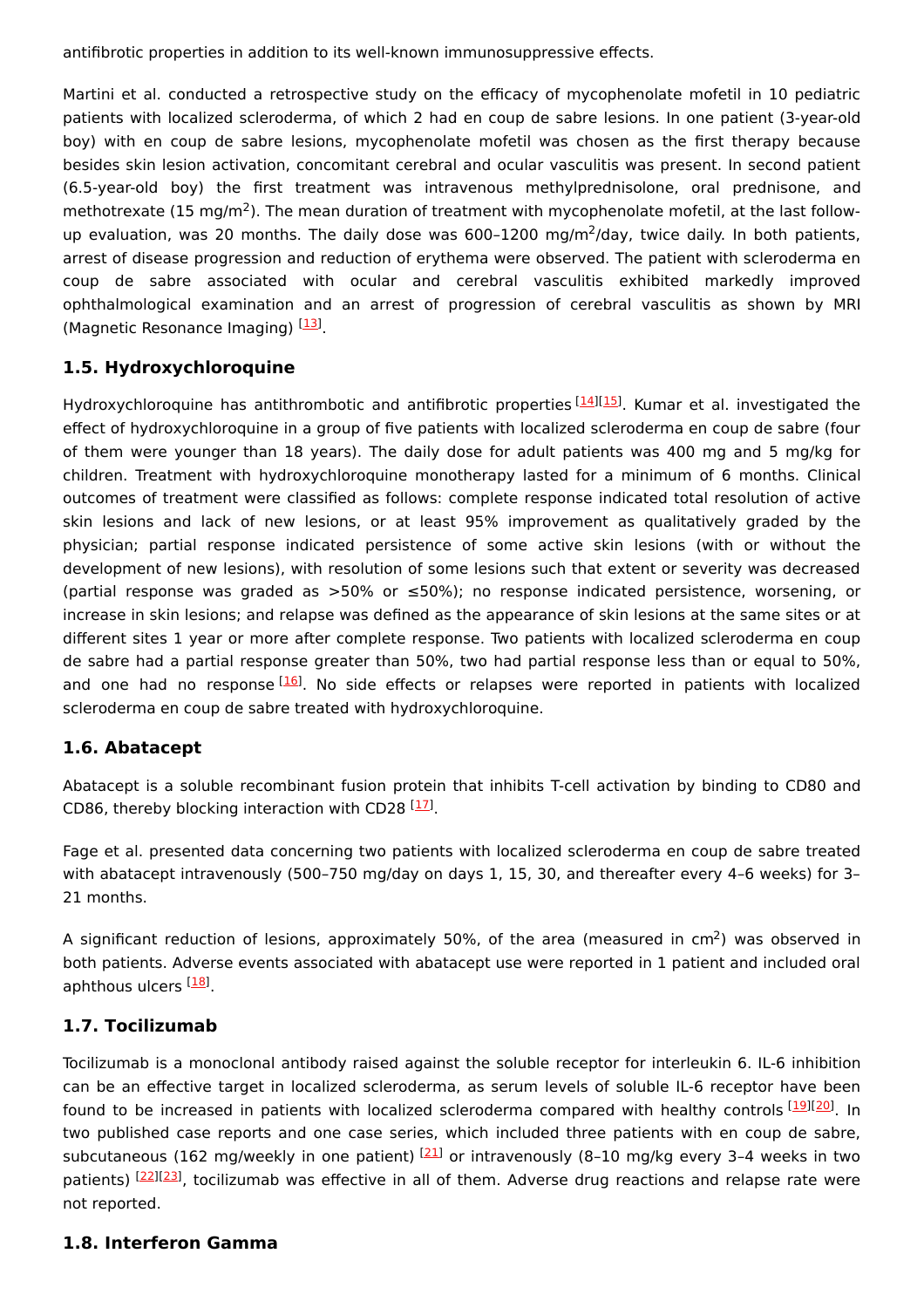Interferon gamma (IFN-ϒ) is a dimerized soluble cytokine, which has a strong inhibitory effect on collagen synthesis by normal dermal and scleroderma fibroblasts in vitro. In addition, inhibition of growth and chemotaxis fibroblasts, and decrease of fibroblasts adhesion to collagens I, IV, VI, fibronectin, and laminin has been described <sup>[\[24](#page-5-11)]</sup>. One case report described a patient with localized scleroderma en coup de sabre complicated by orbital involvement who was successfully treated with interferon gamma (100 mg 3 times a week subcutaneously—52 mg/m<sup>2</sup> body surface area). Adverse drug reactions and relapse rate were not reported <sup>[<u>25</u>]</sup>

# **1.9. UVA1-Therapy**

The specific mechanism of action of ultraviolet therapy in the treatment of localized scleroderma is unknown. Studies indicate that UVA1 causes apoptosis of epidermal Langerhans cells and T cells. UVA1 also affects fibroblasts, increasing synthesis of collagenases and decreasing synthesis of collagen. It is also thought to impair collagen cross linking. UVA1 also affects levels of local cytokines. It causes a decrease in interleukin-6, which decreases collagen and glycosaminoglycans, a decrease in transforming growth factor beta (TGFb), which decreases fibroblast growth, and an increase in IFN-ϒ, which increases matrix metalloproteinase-1 [[26\]](#page-5-13).

Su et al. described three patients with localized scleroderma en coup de sabre in which UVA1-therapy (30 J/cm<sup>2</sup> 3–5 times a week for 10–15 weeks) was effective. In two patients, relapse was observed after stopping the therapy <sup>[\[27](#page-5-14)]</sup>. Kowalzick at al. reported the case of a 13-year-old girl who was treated with a combination of topical calcipotriol 0.005% twice a day and 30 daily whole-body irradiations each of 30 J/cm<sup>2</sup> UVA-1. After that treatment, a stop of the progression and a softening of the lesion was achieved <sup>[[28](#page-5-15)]</sup>. Side effects were not reported.

# **1.10. PUVA-Therapy**

PUVA may suppress collagen synthesis and induce collagenase activity, resulting in clinically observed softening of former sclerotic lesions. Gambichler et al. described two patients with localized scleroderma en coup de sabre treated with topical calcipotriol and cream psoralen plus ultraviolet A. The initial UVA dose was 0.3 J/cm<sup>2</sup>. The treatment was performed three times weekly and the UVA dose was increased at the earliest after 3 days with 0.2 J/cm<sup>2</sup>. In addition, calcipotriol ointment was applied twice daily. Three months after beginning therapy, a considerable softening of sclerotic lesions was observed in both patients. Forty treatments resulted in a cumulative UVA dose of 71 J/cm<sup>2</sup>. No side effects were observed . [[29](#page-5-16)]

# **1.11. NB-UVB Therapy**

Narrow-band (NB-UVB) phototherapy is used to treat inflammatory and T-cell mediated dermatoses. Browned et al. investigated the effect of narrow-band ultraviolet B (NB-UVB) phototherapy combined with antimalarials in one 32-year-old female with localized scleroderma en coup de sabre. Therapy slowed disease progression and reversed hair loss. One year after stopping NB-UVB therapy, the progression of her condition with the onset of alopecia of the affected scalp was noted. No adverse effects were observed <sup>[<u>[30\]](#page-5-17)</u></sup>

# **1.12. Pulsed Dye Laser (595 nm)**

Pulsed dye laser is the gold standard for treatment of port wine stains. These lasers selectively target hemoglobin, resulting in destruction of dilated ectatic capillaries in the upper dermis, while sparing the surrounding tissue <sup>[[31\]](#page-5-18)</sup>. Kakimoto et al. reported the case of a 6-year-old girl with localized scleroderma en coup de sabre who was given an initial diagnosis of acquired port wine stain and treated with a pulsed dye laser (595 nm) [\[32](#page-5-19)]. Pulsed dye laser therapy combined with topical clobetasol helped to alleviate initial erythema. Two years later, a relapse of skin lesions was noted. The side effects included blistering and hypopigmentation.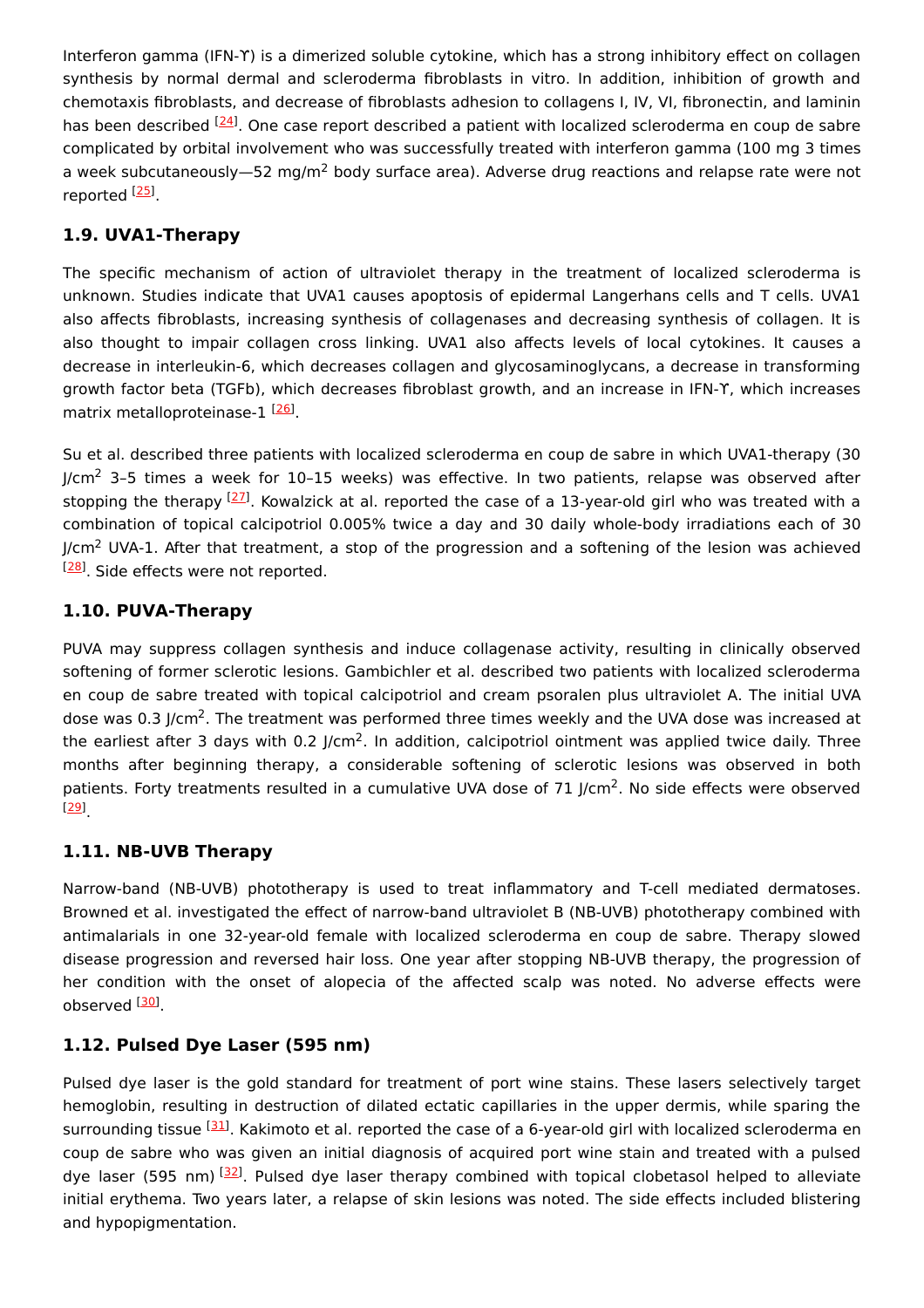# **2. Reconstructive Treatments**

# **2.1. Fat Grafting**

Reconstructive treatment is proposed as an option for lesions with settled disease activity to improve the cosmetic aspect of lesions <sup>[\[33](#page-5-20)]</sup>. Structural fat grafting is ideal for the correction of localized tissue atrophy or craniofacial deformities. Adipose tissue contains the highest percentage of stem cells, and therefore structural fat grafting creates new vascularization and real structural alterations [[34](#page-5-21)]. According to the present review, fat grafting were effective in all patients (6/6). No side effects or relapses were reported in patients with localized scleroderma en coup de sabre treated with fat grafting [[35](#page-5-22)][\[36](#page-5-23)][\[37](#page-5-24)][\[38](#page-5-25)][\[39](#page-5-26)].

#### **2.2. Hyaluronic Acid Filler**

Hyaluronic acid filler is particularly well suited for soft tissue augmentation because of its tolerability, availability, relatively low cost, reversibility, and efficacy in volumization. In addition to these benefits, it plays a role in cell growth, membrane receptor function, and adhesion <sup>[[40](#page-6-0)]</sup>. Upon review of the literature, we encountered two cases in which hyaluronic acid filler was utilized in the correction of patients with localized scleroderma en coup de sabre with successful improvements <a>[\[41](#page-6-1)]</a>[\[42](#page-6-2)]</a>.

#### **2.3. Polymethylmethacrylate**

Polymethylmethacrylate is a permanent filler, biocompatible, non-toxic, non-mutagenic, and immunologically inert. After polymethylmethacrylate application, there is a reaction of a foreign body type that induces the onset of giant cells that wrap each particle of the product, leading to new collagen and blood vessels formation [\[43](#page-6-3)]. Franco et al. reported the case of a 14-year-old male patient with localized scleroderma en coup de sabre who was treated with polymethylmethacrylate. After the treatment, they observed raising of the depressed portion and partial hair regrowth in the alopecia area of the scalp  $\frac{[44]}{]}$  $\frac{[44]}{]}$  $\frac{[44]}{]}$ .

#### **References**

- <span id="page-4-0"></span>1. Rattanakaemakorn, P.; Jorizzo, J.L. The efficacy of methotrexate in the treatment of en coup de sabre (linear morphea subtype). J. Dermatolog Treat. 2018, 29, 197–199.
- <span id="page-4-1"></span>2. Anderson, L.E.; Treat, J.R.; Licht, D.J.; Kreiger, P.A.; Knight, A.M. Remission of seizures with immunosuppressive therapy in Parry-Romberg syndrome and en coup de sabre linear scleroderma: Case report and brief review of the literature. Pediatr. Dermatol. 2018, 35, e363–e365.
- <span id="page-4-2"></span>3. Van der Veken, D.; De Haes, P.; Hauben, E.; Teughels, W.; Lambrechts, P. A rare cause of gingival recession: Morphea with intra-oral involvement. Oral Surg Oral Med. Oral Pathol. Oral Radiol. 2015, 119, e257–e264.
- <span id="page-4-3"></span>4. Hardy, J.; Boralevi, F.; Mallet, S.; Cabrera, N.; Belot, A.; Phan, A.; Barbarot, S.; Duriez-Lasek, A.; Chiaverini, C.; Hubiche, T.; et al. Clinical Profile of Methotrexate-resistant Juvenile Localised Scleroderma. Acta Derm. Venereol. 2019, 99, 539–543.
- <span id="page-4-4"></span>5. Polcari, I.; Moon, A.; Mathes, E.F.; Gilmore, E.S.; Paller, A.S. Headaches as a presenting symptom of linear morphea en coup de sabre. Pediatrics 2014, 134, e1715–e1719.
- <span id="page-4-5"></span>6. Niklander, S.; Marín, C.; Martínez, R.; Esguep, A. Morphea "en coup de sabre": An unusual oral presentation. J. Clin. Dent. 2017, 9, e315–e318.
- <span id="page-4-6"></span>7. Fine, R.M. The use of systemic corticosteroids in dermatology. South. Med. J. 1970, 63, 961–965.
- <span id="page-4-7"></span>8. Joly, P.; Bamberger, N.; Crickx, B.; Belaich, S. Treatment of severe forms of localized scleroderma with oral corticosteroids: Follow-up study on 17 patients. Arch. Dermatol. 1994, 130, 663–664.
- <span id="page-4-8"></span>9. Arif, T.; Adil, M.; Amin, S.S.; Sami, M.; Raj, D. Concomitant en coup de sabre and plaque type morphea in the same patient: A rare occurrence. Dermatol. Rev./Przegląd Dermatol. 2017, 104, 570–574.
- <span id="page-4-9"></span>10. Unterberger, I.; Trinka, E.; Engelhardt, K.; Muigg, A.; Eller, P.; Wagner, M.; Sepp, N.; Bauer, G. Linear scleroderma "en coup de sabre" coexisting with plaque-morphea: Neuroradiological manifestation and response to corticosteroids. J. Neurol. Neurosurg. Psychiatry 2003, 74, 661–664.
- <span id="page-4-10"></span>11. Strauss, R.M.; Bhushan, M.; Goodfield, M.J. Good response of linear scleroderma in a child to ciclosporin. Br. J. Dermatol. 2004, 150, 790–792.
- <span id="page-4-11"></span>12. Crespo, M.P.; Mas, I.B.; Díaz, J.M.; Costa, A.L.; Nortes, I.B. Rapid response to cyclosporine and maintenance with methotrexate in linear scleroderma in a young girl. Pediatr. Dermatol. 2009, 26, 118–120.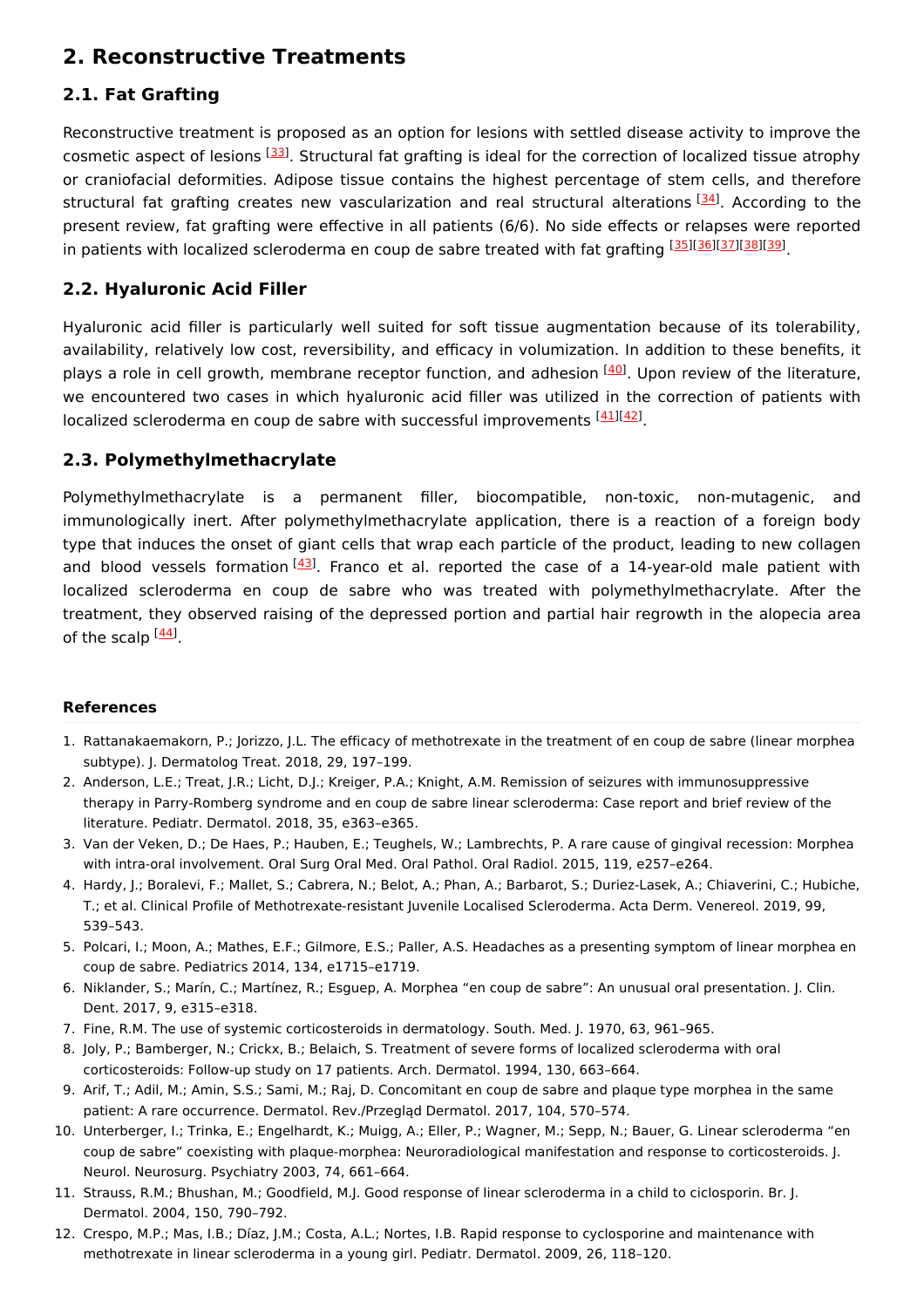- <span id="page-5-0"></span>13. Martini, G.; Ramanan, A.V.; Falcini, F.; Girschick, H.; Goldsmith, D.P.; Zulian, F. Successful treatment of severe or methotrexate-resistant juvenile localized scleroderma with mycophenolate mofetil. Rheumatology 2009, 48, 1410– 1413.
- <span id="page-5-1"></span>14. Oikarinen, A. Hydroxychloroquine induces autophagic cell death of human dermal fibroblasts: Implications for treating fibrotic skin diseases. J. Investig. Dermatol. 2009, 129, 2333–2335.
- <span id="page-5-2"></span>15. Kalia, S.; Dutz, J.P. New concepts in antimalarial use and mode of action in dermatology. Dermatol. Ther. 2007, 20, 160–174.
- <span id="page-5-3"></span>16. Kumar, A.B.; Blixt, E.K.; Drage, L.A.; El-Azhary, R.A.; Wetter, D.A. Treatment of morphea with hydroxychloroquine: A retrospective review of 84 patients at Mayo Clinic, 1996–2013. J. Am. Acad. Dermatol. 2019, 80, 1658–1663.
- <span id="page-5-4"></span>17. Foeldvari, I. Update on the Systemic Treatment of Pediatric Localized Scleroderma. Paediatr. Drugs 2019, 21, 461– 467.
- <span id="page-5-5"></span>18. Fage, S.W.; Arvesen, K.B.; Olesen, A.B. Abatacept Improves Skin-score and Reduces Lesions in Patients with Localized Scleroderma: A Case Series. Acta Derm. Venereol. 2018, 98, 465–466.
- <span id="page-5-6"></span>19. Ihn, H.; Sato, S.; Fujimoto, M.; Kikuchi, K.; Takehara, K. Demonstration of interleukin-2, interleukin-4 and interleukin-6 in sera from patients with localized scleroderma. Arch. Dermatol. Res. 1995, 287, 193–197.
- <span id="page-5-7"></span>20. Nagaoka, T.; Sato, S.; Hasegawa, M.; Ihn, H.; Takehara, K. Serum levels of soluble interleukin 6 receptor and soluble gp130 are elevated in patients with localized scleroderma. J. Rheumatol. 2000, 27, 1917–1921.
- <span id="page-5-8"></span>21. Magro, C.M.; Halteh, P.; Olson, L.C.; Kister, I.; Shapiro, L. Linear scleroderma "en coup de sabre" with extensive brain involvement-Clinicopathologic correlations and response to anti-Interleukin-6 therapy. Orphanet J. Rare Dis. 2019, 14, 110.
- <span id="page-5-9"></span>22. Foeldvari, I.; Anton, J.; Friswell, M.; Bica, B.; de Inocencio, J.; Aquilani, A.; Helmus, N. Tocilizumab is a promising treatment option for therapy resistant juvenile localized scleroderma patients. J. Scleroderma Relat. Disord. 2017, 2, 203–207.
- <span id="page-5-10"></span>23. Osminina, M.; Geppe, N.; Afonina, E. Scleroderma "en coup de sabre" with Epilepsy and Uveitis Successfully Treated with Tocilizumab. Reumatol. Clin. 2020, 16, 356–358.
- <span id="page-5-11"></span>24. Hunzelmann, N.; Anders, S.; Fierlbeck, G.; Hein, R.; Herrmann, K.; Albrecht, M.; Bell, S.; Muche, R.; Wehner-Caroli, J.; Gaus, W.; et al. Double-blind, placebo-controlled study of intralesional interferon gamma for the treatment of localized scleroderma. J. Am. Acad. Dermatol. 1997, 36, 433–435.
- <span id="page-5-12"></span>25. Obermoser, G.; Pfausler, B.E.; Linder, D.M.; Sepp, N.T. Scleroderma en coup de sabre with central nervous system and ophthalmologic involvement: Treatment of ocular symptoms with interferon gamma. J. Am. Acad. Dermatol. 2003, 49, 543–546.
- <span id="page-5-13"></span>26. Kroft, E.B.; van de Kerkhof, P.C.; Gerritsen, M.J.; de Jong, E.M. Period of remission after treatment with UVA-1 in sclerodermic skin diseases. J. Eur. Acad. Dermatol. Venereol. 2008, 22, 839–844.
- <span id="page-5-14"></span>27. Su, O.; Onsun, N.; Onay, H.K.; Erdemoglu, Y.; Ozkaya, D.B.; Cebeci, F.; Somay, A. Effectiveness of medium-dose ultraviolet A1 phototherapy in localized scleroderma. Int. J. Dermatol. 2011, 50, 1006–1013.
- <span id="page-5-15"></span>28. Kowalzick, L.; Suckow, S.; Mörtel, J.; Mischke, D.; Waldmann, T.; Pönnighaus, J.; Suckow, M. Sklerodermie en coup de sabre: Erfolgreiche Therapie mit topischem Calcipotriol und Medium-Dose UVA1-Phototherapie. Aktuelle Dermatol. 2002, 28, 193–195.
- <span id="page-5-16"></span>29. Gambichler, T.; Terras, S.; Kreuter, A. Treatment regimens, protocols, dosage, and indications for UVA1 phototherapy: Facts and controversies. Clin. Dermatol. 2013, 31, 438–454.
- <span id="page-5-17"></span>30. Brownell, I.; Soter, N.A.; Franks, A.G., Jr. Familial linear scleroderma (en coup de sabre) responsive to antimalarials and narrowband ultraviolet B therapy. Dermatol. Online J. 2007, 13, 11.
- <span id="page-5-18"></span>31. Lipner, S.R. Topical Adjuncts to Pulsed Dye Laser for Treatment of Port Wine Stains: Review of the Literature. Dermatol. Surg. 2018, 44, 796–802.
- <span id="page-5-19"></span>32. Kakimoto, C.V.; Victor Ross, E.; Uebelhoer, N.S. En coup de sabre presenting as a port-wine stain previously treated with pulsed dye laser. Dermatol. Surg. 2009, 35, 165–167.
- <span id="page-5-20"></span>33. Asano, Y.; Fujimoto, M.; Ishikawa, O.; Sato, S.; Jinnin, M.; Takehara, K.; Hasegawa, M.; Yamamoto, T.; Ihn, H. Diagnostic criteria, severity classification and guidelines of localized scleroderma. J. Dermatol. 2018, 45, 755–780.
- <span id="page-5-21"></span>34. Consorti, G.; Tieghi, R.; Clauser, L.C. Frontal linear scleroderma: Long-term result in volumetric restoration of the fronto-orbital area by structural fat grafting. J. Craniofac. Surg. 2012, 23, e263–e265.
- <span id="page-5-22"></span>35. Barin, E.Z.; Cinal, H.; Cakmak, M.A.; Tan, O. Treatment of Linear Scleroderma (en coup de sabre) With Dermal Fat Grafting. J. Cutan. Med. Surg. 2016, 20, 269–271.
- <span id="page-5-23"></span>36. Karaaltin, M.V.; Akpinar, A.C.; Baghaki, S.; Akpinar, F. Treatment of "en coup de sabre" deformity with adipose-derived regenerative cell-enriched fat graft. J. Craniofac. Surg. 2012, 23, e103–e105.
- <span id="page-5-24"></span>37. Kim, K.T.; Sun, H.; Chung, E.H. A surgical approach to linear scleroderma using Medpor and dermal fat graft. Arch. Craniofac. Surg. 2019, 20, 112–115.
- <span id="page-5-25"></span>38. Robitschek, J.; Wang, D.; Hall, D. Treatment of linear scleroderma "en coup de sabre" with AlloDerm tissue matrix. Otolaryngol. Head Neck Surg. 2008, 138, 540–541.
- <span id="page-5-26"></span>39. Ayoub, R.; Saba, S.C. Treatment of linear scleroderma "en coup de sabre" with single-stage autologous fat grafting: A